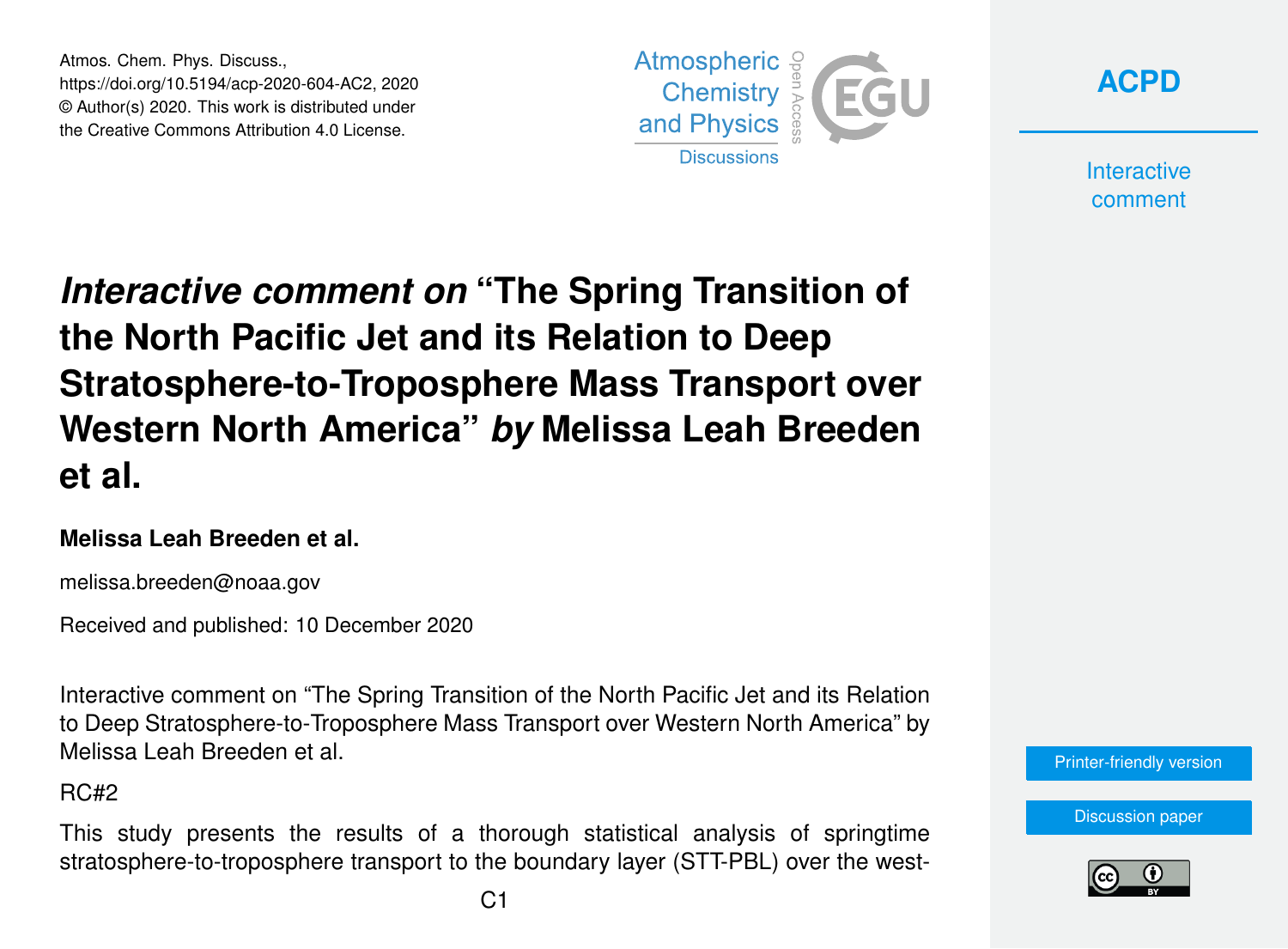ern USA, in the context of the jet structure transition between the winter and summer regimes. The authors use wind fields from the ERA-Interim and JRA-55 reanalyses to identify the dominant Pacific wind patterns at the jet level by the way of EOF analysis and employ previously developed methods to calculate STT-PBL and associated diagnostics. They demonstrate that the intensity of springtime STT-PBL is a function of the timing of the jet transitions, with early transitions leading to more intense STT-PBL driven by deeper and more frequent tropopause folds. Furthermore, they show that the transition timing is correlated with ENSO, and carefully investigate the mechanisms involved, by performing a simultaneous analysis of Rossby wave propagation diagnostics, tropopause folds diagnostics, and PBL depth distributions. The paper is really well written, logically constructed and easy to follow, which is no small feat given the complexity of the subject. It also does a great job referencing the sizable body of literature on the topic. I think the analysis and conclusions are very solid and the paper meets all the ACP criteria for publication. Despite my best efforts (it's my job after all;)) I couldn't find almost any issues with the analysis or presentation. It's a great and important paper and I enthusiastically recommend it for publication almost as is. I do have a few very minor suggestions for edits. The most important one concerns the methods section that, I think, would benefit from adding some more details (even if those details can be found elsewhere) that would make the paper more self-contained.

R: Thank you for the feedback and the attention to our manuscript, we have incorporated your suggestions into our revisions, outlined below.

#### Minor and technical comments

L82-86. What's the vertical resolution of each reanalysis and why is it sufficient for the present purposes, particularly for driving the trajectory model?

R: For JRA-55 reanalysis we only consider zonal wind on a single pressure level, with a focus on large-scale patterns of variability that do not require high vertical resolution to be determined. The ERA-Interim data used to track folds and STT-PBL is on the 60

## **[ACPD](https://acp.copernicus.org/preprints/)**

**Interactive** comment

[Printer-friendly version](https://acp.copernicus.org/preprints/acp-2020-604/acp-2020-604-AC2-print.pdf)

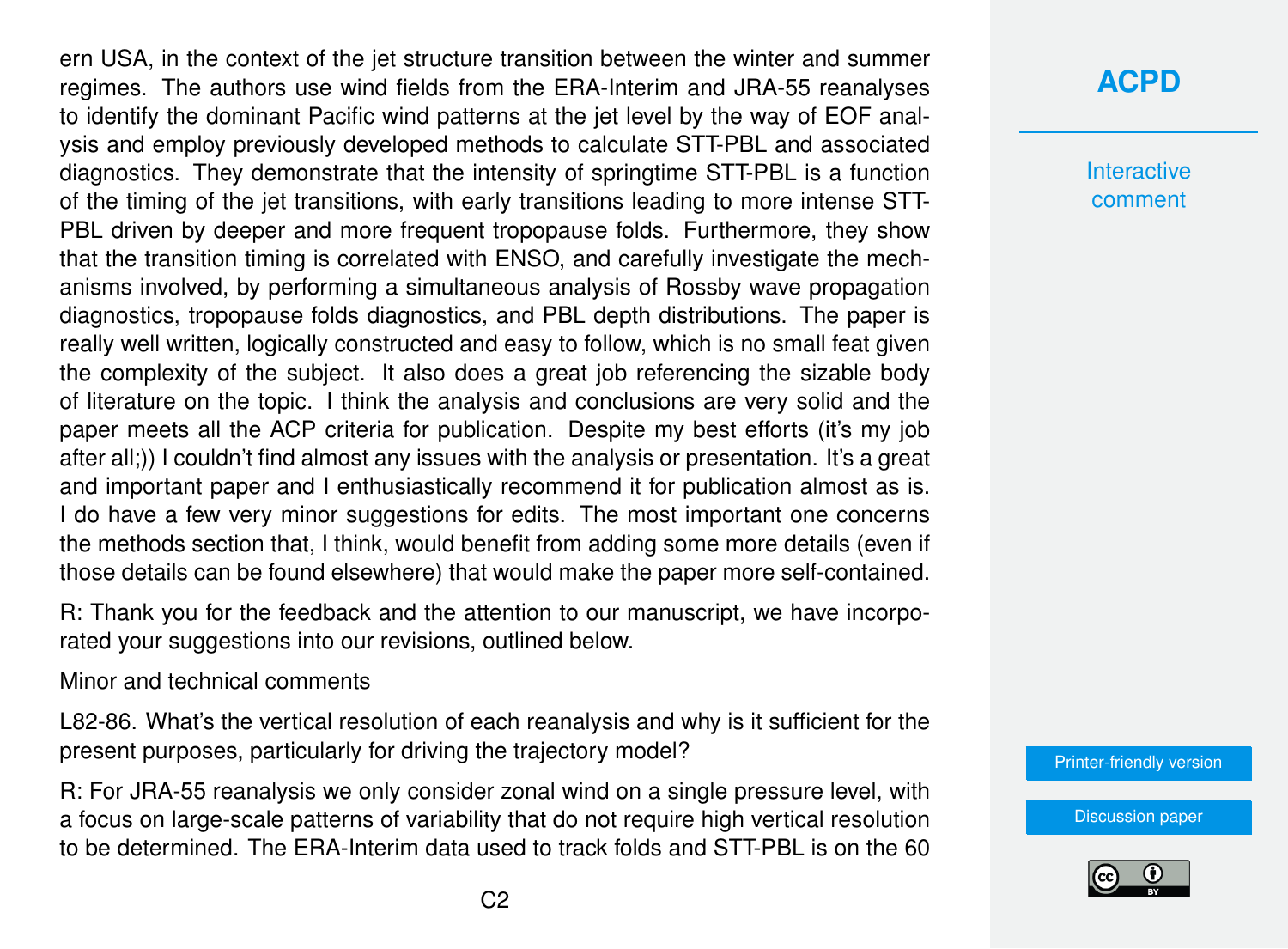original hybrid model levels which extend from the surface to 0.1 hPa, vertical resolution suitable enough to identify tropopause folds (Skerlak et al. 2015). We have added this information to the text (lines 88-91).

LL85-89. Can you comment on how the changing observing system (pre-satellite to satellite to more satellites) in JRA-55 impacts the results?

R: Thank you for raising this point; the JRA-55 documentation shows that temperature values across the varying observational record better match observations compared to JRA-25 in the troposphere and lower stratosphere (Kobayashi et al. 2015), suggesting variations across the changing record are minimal. Also, time series of PC1 shows no discernible transition at the start of the satellite record (figure below), suggesting that the seasonal cycle of the jet captured here is not sensitive to any potential changes in the data associated with changes in the observational record. We have included some of this information in the text (lines 88-89).

L91-93. Can you expand this paragraph a bit? This is one of the main tools used here, and I found it hard to get even a general idea of what's being done there without reading Skerlak et al. 2014. For example, how are the trajectories calculated? Perhaps a simple diagram in the supplementary material?

R: Thank you for raising this point. We have expanded the description of how STT-PBL was determined so that it is (hopefully) easier to follow without having to read earlier papers (lines 105-110).

LL 116-118. Is it possible that this is resolution dependent? Can you comment on that?

R: I believe the question is whether the correspondence between the 2-PVU surface and terminus of the fold is a function of resolution. I do not think, even with perfect observations, that there would be an exact correspondence between the boundary of the fold and the 2-PVU surface. Folding really represents a filamentation of the lower tropopause boundary, involving distortion of lower but still near-tropopause PV values

**[ACPD](https://acp.copernicus.org/preprints/)**

**Interactive** comment

[Printer-friendly version](https://acp.copernicus.org/preprints/acp-2020-604/acp-2020-604-AC2-print.pdf)

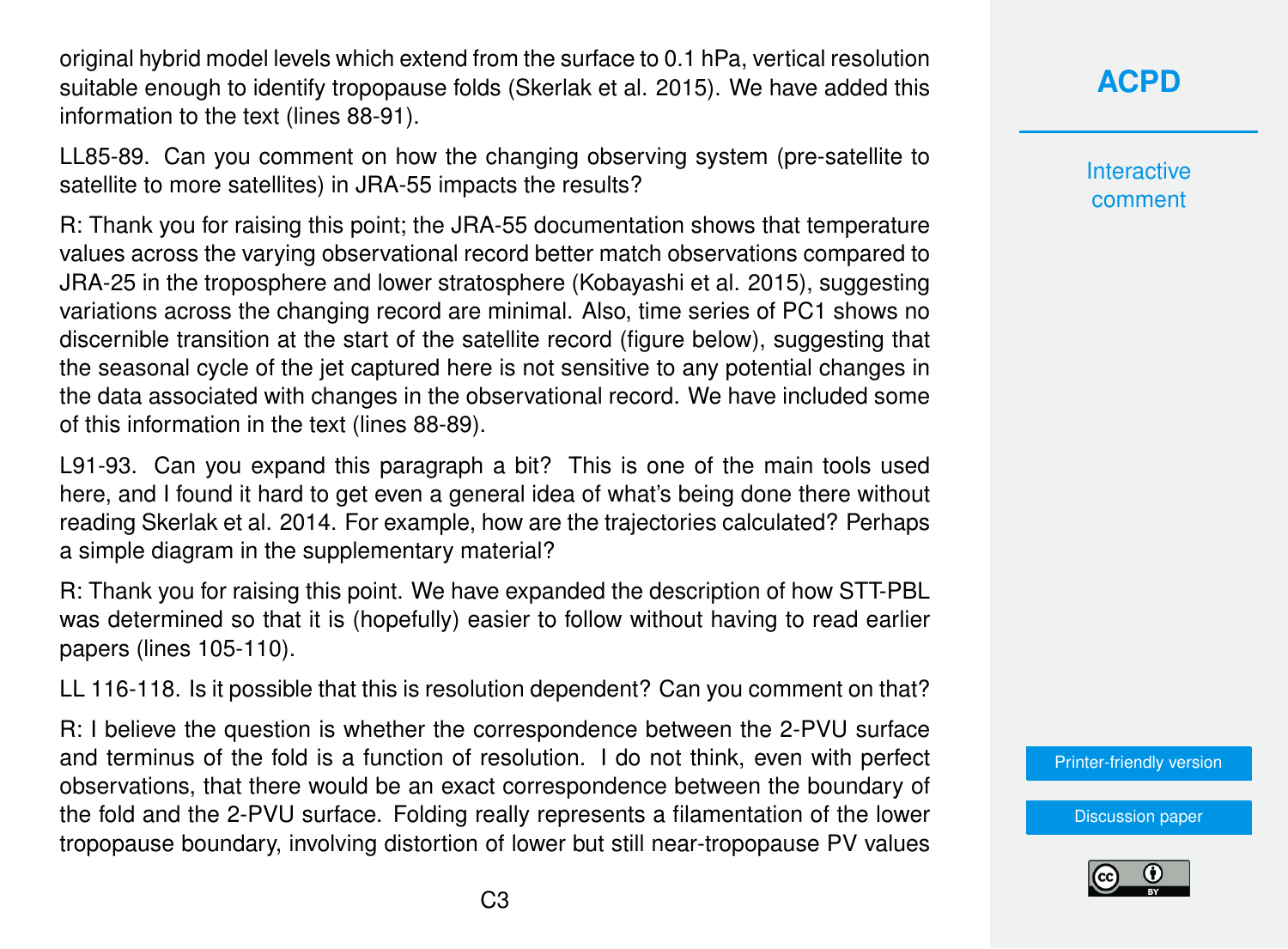ranging from 1-4 PVU (Skerlak et al. 2015), which we consider as the main reason that slightly lower PV values better correspond to the terminus of the fold. Studies using different reanalysis at different resolutions (e. g., Breeden and Martin 2018; Albers et al. 2018) reflect similar fold structures, also suggesting that resolution does not affect the correspondence between the fold boundary and PV.

LL207-210. I like the idea of stating the main results in the first concise paragraph. However, at the initial pass, it wasn't clear to me if the second and third sentences are the results or something that we already know. How about something like "The main findings are:. . ." after the first sentence?

R: Thank you for this suggestion, we have modified the text to confirm these results are the main results of this section (line 231).

L220. I'm guessing the bimodality in 5b arises from an oscillation between the two phases during the transition period. It's pretty neat. Can you add a one/two-sentence comment on that?

R: This is an interesting idea, but the bimodal distribution is observed during the positive jet phase, not the transitional phase. Still I think your interpretation is correct – indeed, the leading mode of jet variability during winter looks like the transition (e. g., Athanasiadis et al. 2010), so I think the bimodality is related to wintertime variability, including variability that happens to look like the transition. We have added a comment about this in the text (line 246).

L275. Variability reflected in Fig. 3, right? If so, can you reference Fig. 3 explicitly?

R: That is correct, we have included a reference to Figure 3 (line 301).

LL344-345. I'm struggling to understand this sentence. Please rephrase; it looks like an important point is being made there.

R: Thank you, yes this is an important point in distinguishing mass versus ozone transport when ENSO is involved, as ENSO affects both fold frequency (as we show), as **Interactive** comment

[Printer-friendly version](https://acp.copernicus.org/preprints/acp-2020-604/acp-2020-604-AC2-print.pdf)

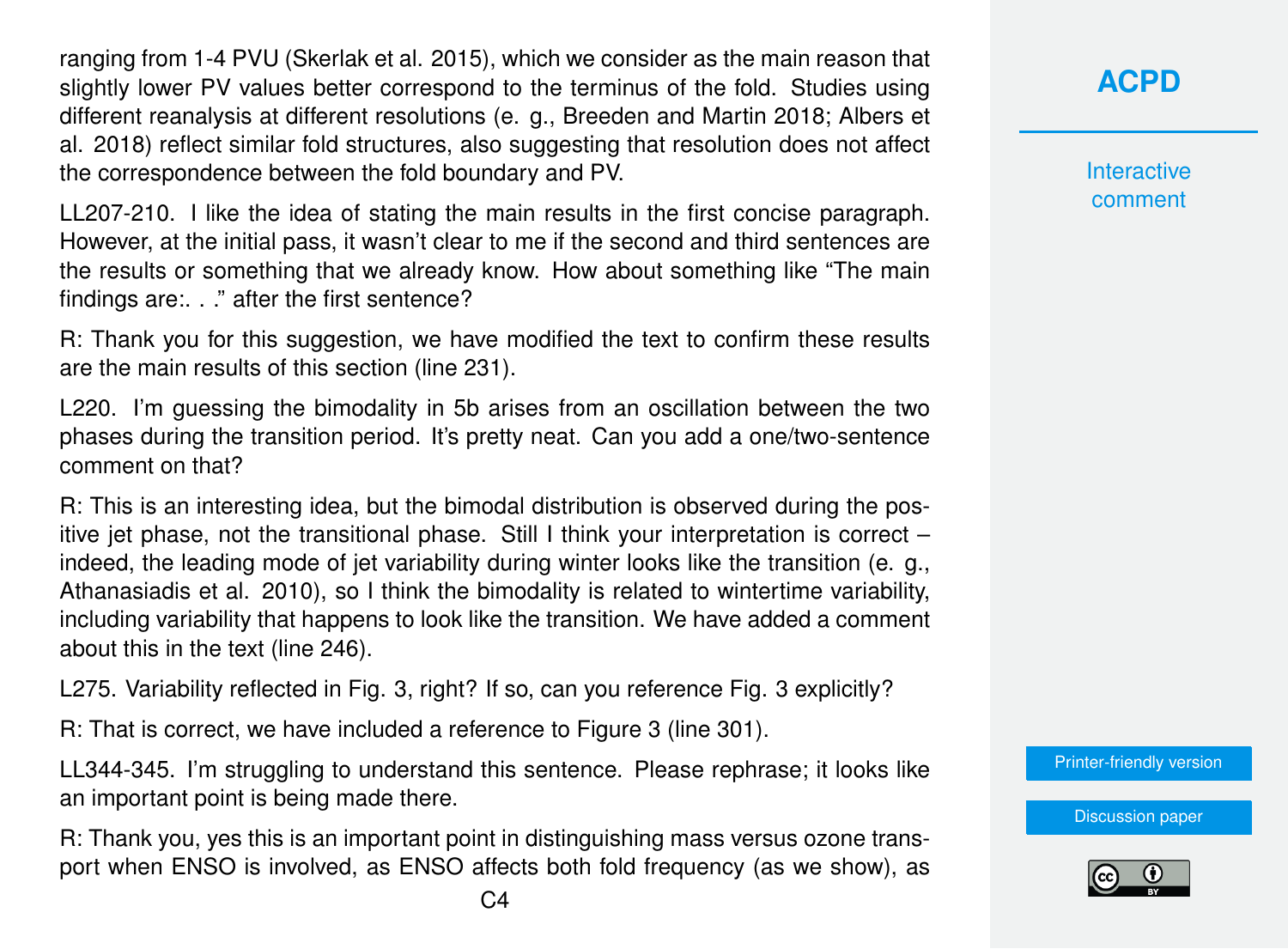well as the lower stratospheric ozone reservoir (Albers et al. 2018), thereby affecting how much ozone is transported within each fold (which we do not consider in this study). We have clarified the text (lines 372-373).

Fig. 3 caption. The dashed lines are +/-1 sigma, right?

R: The black dashed lines in Figure 3 show the +/- 0.5 sigma values, since the +0.5 sigma value was used to track the spring transition, and +/- 0.5 sigma range defines the 'spring' jet phase (Fig. 2). We have added this description to the caption.

Please also note the supplement to this comment: <https://acp.copernicus.org/preprints/acp-2020-604/acp-2020-604-AC2-supplement.pdf>

Interactive comment on Atmos. Chem. Phys. Discuss., https://doi.org/10.5194/acp-2020-604, 2020.

### **[ACPD](https://acp.copernicus.org/preprints/)**

**Interactive** comment

[Printer-friendly version](https://acp.copernicus.org/preprints/acp-2020-604/acp-2020-604-AC2-print.pdf)